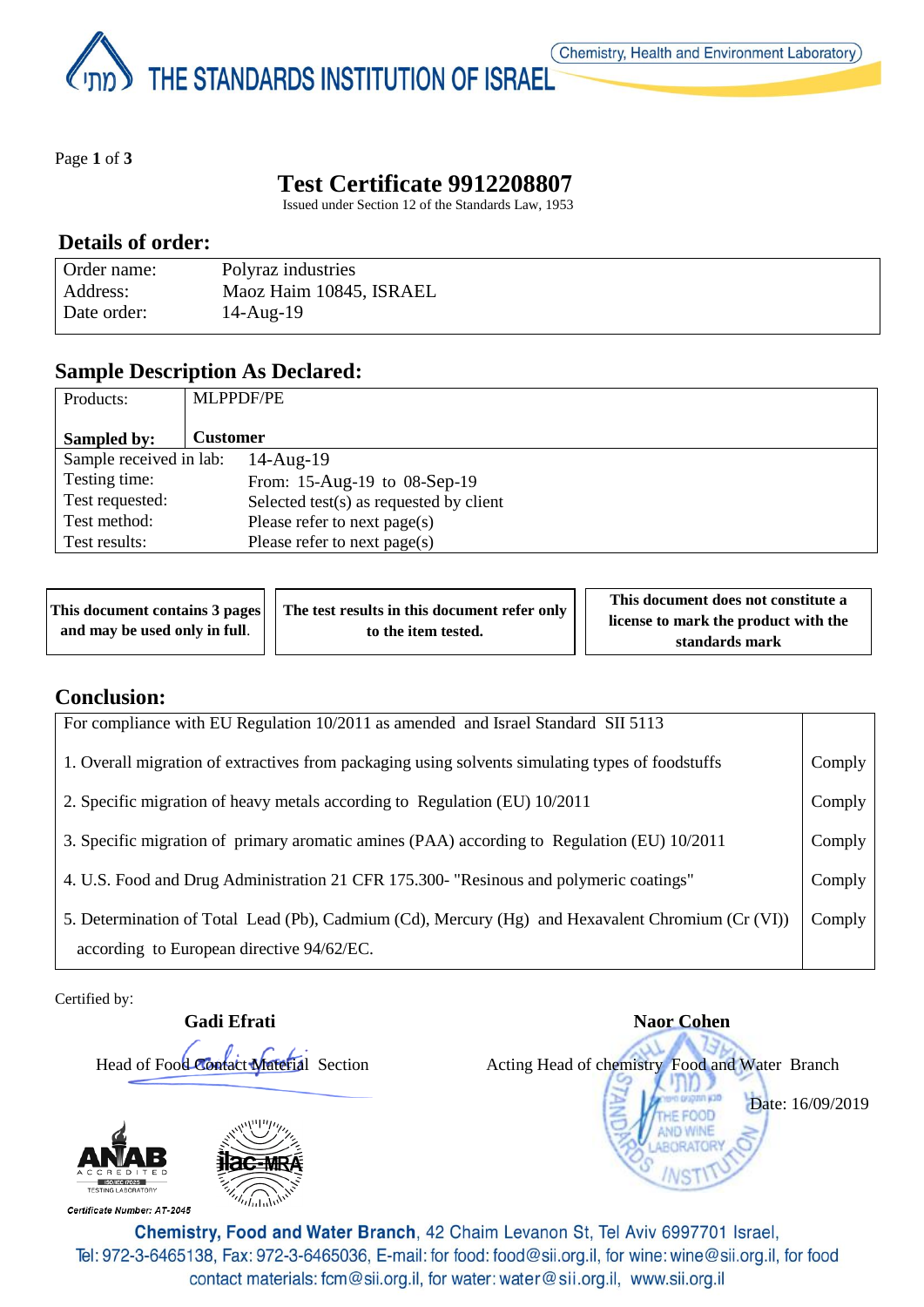THE STANDARDS INSTITUTION OF ISRAEL

Page **2** of **3**

## **Test Certificate No.9912208807**

Issued under Section 12 of the Standards Law, 1953

*Description:* MLPPDF/PE Sheet and thermoforming products from it, PE is food contact layer. *Aqueous and alcoholic foodstuffs, acidic, oily, milk products and dry food products for hot fill conditions at a temperature between 70ºC for 2 hours, or heating up to 100ºC for up to 15 minutes and also for prolonged storage at 40ºC and bellow (refrigerated and deep-frozen storage).*

#### *1- Overall Migration Protocol*

Selection of test conditions as specified to Regulation 10/2011 Annex III, V;

Selection of test method: EN 1186-1

| <b>Tested sample</b> | <b>Food Simulants</b>     | <b>Test conditions</b>    | Extractives, mg/sq. dm | Limit, mg/sq. dm |
|----------------------|---------------------------|---------------------------|------------------------|------------------|
| <b>MLPPDF/PE</b>     | $A$ ( <i>Ethanol</i> 10%) | 10 days at $40^{\circ}$ C |                        | 10               |
| MLPPDF/PE            | $B$ (Acetic acid 3%)      | 10 days at $40^{\circ}$ C | 3.2                    | 10               |
| MLPPDF/PE            | $D2$ (Olive oil)          | 10 days at $40^{\circ}$ C |                        | 10               |

| 2-Specific migration of metals according to Regulation (EU) 10/2011                                    |                                                                          |          |              |  |  |
|--------------------------------------------------------------------------------------------------------|--------------------------------------------------------------------------|----------|--------------|--|--|
| Selection of test method: EN 13130-1 and sample preparation in 3 w/w % acetic acid at 40°C for 10 days |                                                                          |          |              |  |  |
|                                                                                                        | Method: ICP-AES (inductively argon coupled plasma emission spectroscopy) |          |              |  |  |
| Soluble metal                                                                                          | SML, ppm                                                                 | MDL, ppm | Results, ppm |  |  |
| <b>Barium</b>                                                                                          |                                                                          | 0.1      | ND           |  |  |
| Cobalt                                                                                                 | 0.05                                                                     | 0.05     | ND           |  |  |
| Copper                                                                                                 |                                                                          | 0.1      | ND           |  |  |
| Iron                                                                                                   | 48                                                                       |          | ND           |  |  |
| Lithium                                                                                                | 0.6                                                                      | 0.1      | ND           |  |  |
| Manganese                                                                                              | 0.6                                                                      | 0.1      | <b>ND</b>    |  |  |
| Zinc                                                                                                   | 25                                                                       | 0.5      | ND           |  |  |
| Aluminum                                                                                               |                                                                          | 0.1      | <b>ND</b>    |  |  |
| Nickel                                                                                                 | 0.02                                                                     | 0.01     | ND           |  |  |

ppm=mg/kg  $(1,000 \text{ ppm}=1,000 \text{ mg/kg}=0.1\%)$ ; SML = Specific Migration Limit;x ND= Not Detected (<MDL); MDL=Method Detection Limit;

| 3- Specific migration of Primary aromatic amines (PAA)- according to Regulation (EU) 10/2011 |                       |                           |                    |              |  |
|----------------------------------------------------------------------------------------------|-----------------------|---------------------------|--------------------|--------------|--|
| As specified in Regulation (EU) No. 10/2011 ANNEX III and V. Method: In-house method         |                       |                           |                    |              |  |
| <b>Tested sample</b>                                                                         | <b>Food Simulants</b> | <b>Test conditions</b>    | Extractives, mg/kg | Limit, mg/kg |  |
| MLPPDF/PE                                                                                    | Acetic acid 3%        | 10 days at $40^{\circ}$ C | ND.                | 0.01         |  |

| 4- Total Extractives -21 FDA 175.300<br>As specified in U.S Food and Drug Administration 21 FDA 175.300 table 2 condition of use: C |                  |                                 |                        |                  |  |  |
|-------------------------------------------------------------------------------------------------------------------------------------|------------------|---------------------------------|------------------------|------------------|--|--|
| <b>Tested sample</b>                                                                                                                | <b>Simulants</b> | <b>Test conditions</b>          | Extractives, $mg/in^2$ | Limit, $mg/in^2$ |  |  |
| <b>MLPPDF/PE</b>                                                                                                                    | Distilled water  | Fill boiling cool to 100 deg. F | < 0.1                  | 0.5              |  |  |
| <b>MLPPDF/PE</b>                                                                                                                    | Heptane          | 15 minutes at 120 deg. F        | 0.1                    | 0.5              |  |  |
| <b>MLPPDF/PE</b>                                                                                                                    | Ethanol 8%       | 2 hours at 150 deg. $F$         | <0.1                   |                  |  |  |

Chemistry, Food and Water Branch, 42 Chaim Levanon St, Tel Aviv 6997701 Israel, Tel: 972-3-6465138, Fax: 972-3-6465036, E-mail: for food: food@sii.org.il, for wine: wine@sii.org.il, for food contact materials: fcm@sii.org.il, for water: water@sii.org.il, www.sii.org.il